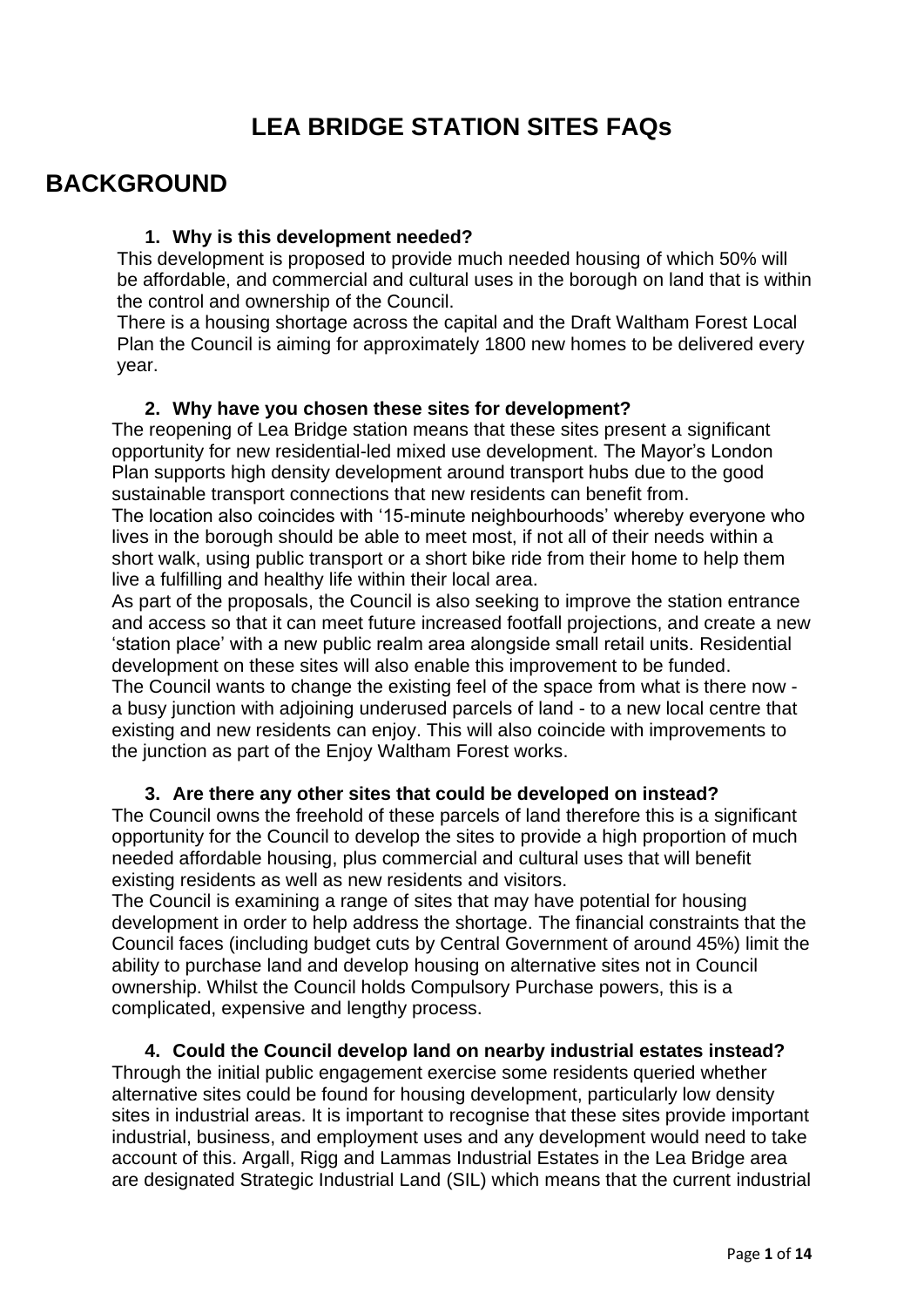use is protected under planning policy. However, the GLA and the Council are investigating how SIL can be intensified through the production of the Lea Bridge Gateway Masterplan. However, this process will take time.

## **5. When will development on the three Lea Bridge Station Sites start?**

The Council has entered into a Development Agreement with London Square. A planning application for these sites was submitted in August 2021. The construction and phasing of delivery is yet to be confirmed but it is anticipated that the scheme will be constructed between 2022-2025.

## **6. How long will development of these sites take?**

Initial estimates suggest it will take three years to complete all three sites, which would likely result in works completing towards the end of 2025. The construction and phasing of delivery is yet to be confirmed but it is anticipated that the scheme will be constructed between 2022-2025, and likely that the sites will be developed simultaneously, rather than in phases.

The Council will provide updates once further detail is known.

### **7. Who have you appointed as developer to deliver the scheme?**

Following a robust procurement process, London Square was successful in its bid to become our Development Partner for this site and has entered into a Development Agreement with the Council to deliver the scheme.

Founded in 2010, London Square focuses solely on London and its surrounding areas, and specialises in developing homes that truly enhance the capital, delivering much needed high quality housing and responding to the needs of its residents. London Square strongly believes that the most efficient way of meeting London's housing demand is through the public and private sectors working together, making best use of the strengths of both.

London Square Partners has formed highly effective relationships with housing providers such as Peabody, Clarion, and the London Borough of Waltham Forest. These trusted partnerships enable London Square Partners to create high quality housing in mixed tenure developments. The schemes are inclusive and welcoming, bringing new life to areas and supporting existing communities, while at the same time respecting the local history and environment.

### **8. How much of a say do residents have in the final proposals for these sites?**

The Council wanted local residents, businesses and community groups to have a say in how this scheme was developed, and undertook an early stage initial public engagement exercise. A full report of the public engagement exercise, which consolidates feedback from all the events and meetings held with the local community to date, as well as the Council's response, can be found here: [www.walthamforest.gov.uk/3StationSites](http://www.walthamforest.gov.uk/3StationSites)

The purpose of this early engagement which dates back to late 2016/ early 2017 was to understand local residents' and businesses' views about the proposals and use this to inform the Development Brief.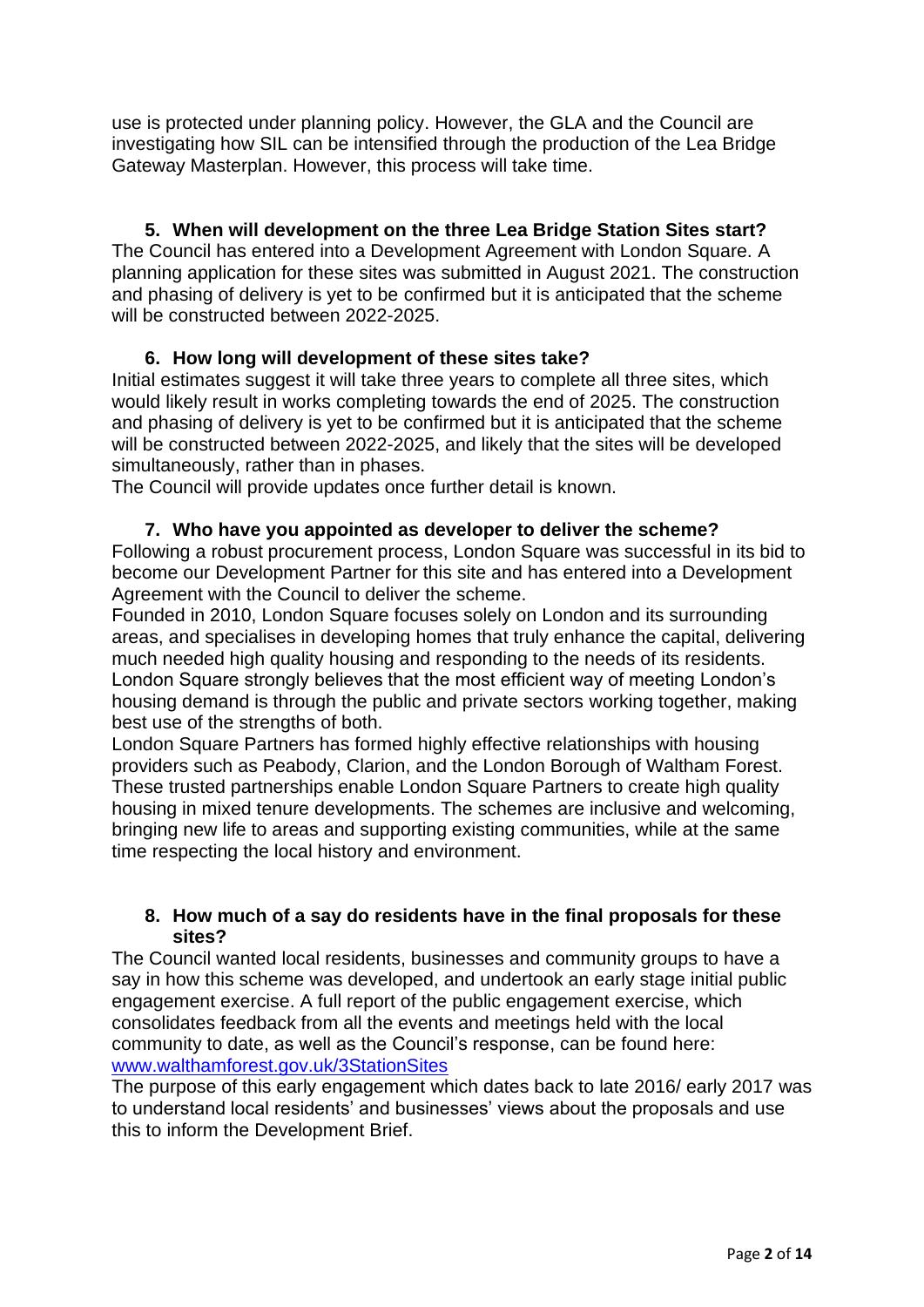Through the process of choosing a development partner the design proposals have been developed to an advanced stage, these were based on the Development Brief and the Council's requirements.

London Square has worked hard to deliver the aspirations in the Development Brief. The Summer 2021 public consultation was an opportunity to share London Square's proposals, listen to public feedback, and answer any questions people had. London Square and the Council have listened to all of the feedback given and believe that all of the concerns and questions raised have been addressed in the planning application. London Square has tried hard to ensure that long-standing concerns are addressed – for example – London Square is working to preserve three mature trees on Site 2, and plan to plant a mix of mature trees and saplings to maximise the maturity of the trees that will be on the sites following development. London Square and the Council have also received a lot of really useful early feedback about the issues in the community that need tackling, and how the proposed community hub could help address these.

London Square is now doing further, more detailed, engagement to develop early ideas into a solid plan for a community space that complements and contributes to the community.

#### **9. What are your plans to minimise disturbance to neighbours during construction, particularly with more people working from home?**

London Square is committed to being a good neighbour throughout the construction and operation of the proposals and will communicate with neighbouring residents throughout the construction period via monthly newsletters. A draft Construction Environmental Management Plan has been issued as part of the planning application, along with a Construction Logistics Plan, to mitigate any impact on local residents. A condition of the planning consent will be the production of a detailed Construction Environmental Management Plan. Elm Park Road will not be used for construction access.

# **CONSULTATION**

### **10.What is the focus of this stage of consultation?**

The planning application has been submitted and is now being considered by the Council's planning officers. They are accepting comments about the planning application which will assist them in their assessment. The planning officers will then make a recommendation to the Council's Planning Committee (of councillors) of whether to approve or reject the application.

An engagement event (online and in-person) was held in November 2021 to focus on the plans for the community space that will be provided on Site 2 as part of the development. We want to understand what facilities and services currently exist in the Lea Bridge area, what the area needs, and what the community would like to see in the new community space.

### **11.What is the Council's role in the consultation?**

The Council have been consulting the local community on the development plans for Lea Bridge Station Sites since 2016.

London Square undertook a series of public engagement sessions leading up to the submission of the planning application in the summer of 2021. The Council took close interest in the process, provided oversight and worked together with London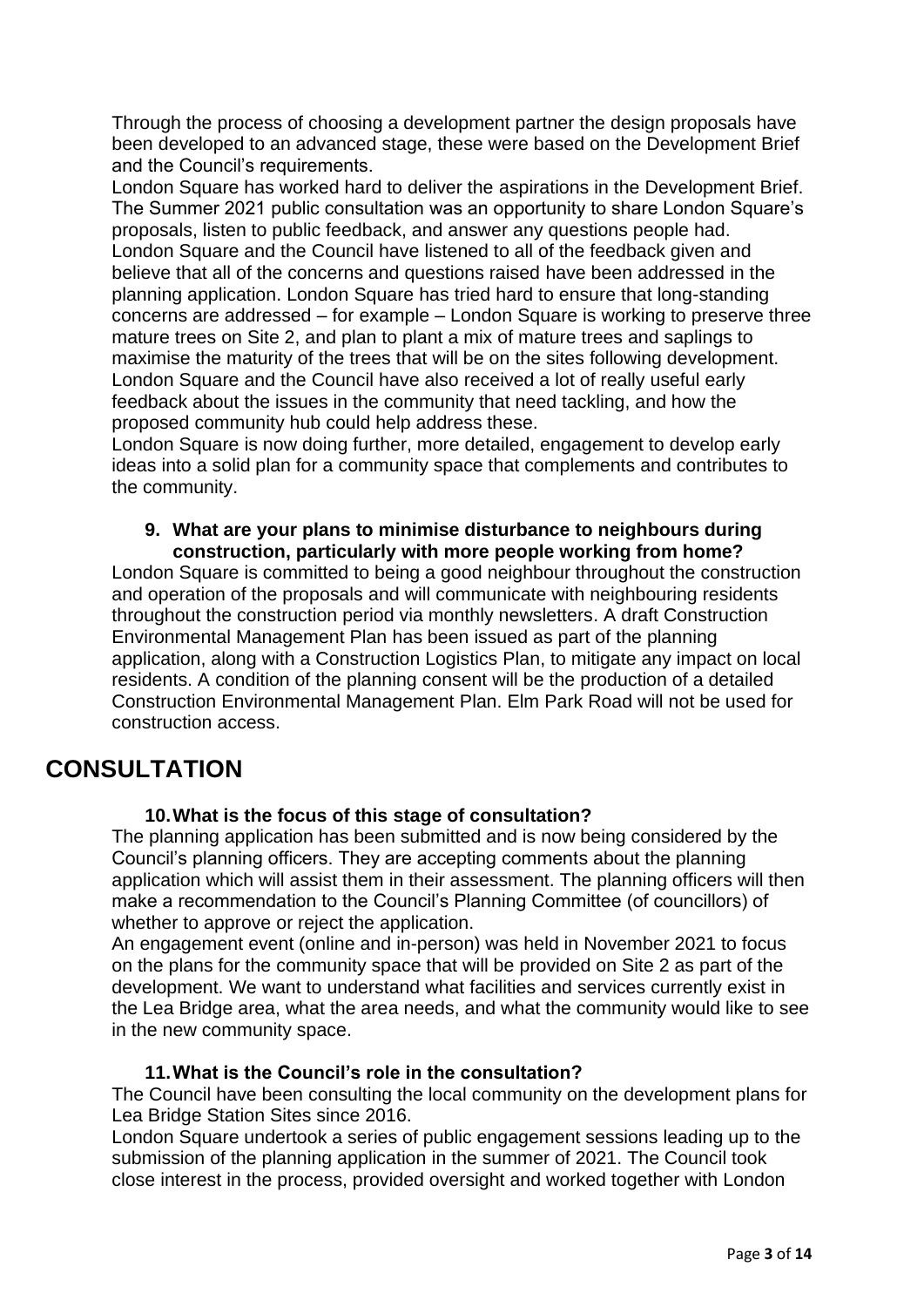Square to ensure that the engagement process was as inclusive as possible and all voices were heard.

Following submission of the planning application in August 2021, there was a period of statutory consultation for 30 days. Due to material changes being made a reconsultation launched on 16th December 2021 to 15th January 2022. The Council's practice is to continue to accept comments made in relation to the planning application after the end of any consultation period, right up until the date the application is presented to the Planning Committee, and these can be made via the Council's website.

# **TRANSPORT**

## **12.Will there be any impacts on traffic from the scheme?**

The scheme will be virtually car free with the exception of a small number of parking bays for people with disabilities. This car free approach is supported by the London Plan and London Borough of Waltham Forest planning policies. New residents will not be able to apply for parking permits on local roads.

### **13.Has the Council considered emergency vehicle access in these new plans?**

It is a statutory requirement that the Council consults with the emergency services to ensure they are aware of proposals.

### **14.What about the transport impacts during the construction phase for the three Lea Bridge Station Sites development?**

London Square has submitted a construction logistic plan (CLP) as part of their planning application submission – the Council's Highways department will consider this collectively alongside other major developments in the area.

### **15.Can public transport infrastructure cope with the numbers of new residents and visitors as a result of the new development?**

Residents and employees are benefitting from improved public transport provision: train frequency at Lea Bridge Station has increased to four trains per hour, and the Council is working with TfL to look at opportunities for improved north-south connectivity. As part of the development proposals a new and improved entrance to Lea Bridge Station will be provided.

The Council and partners are investing in transport infrastructure across the borough to provide step free access at underground stations such as Leyton, progress potential plans to build a new station at Ruckholt Road, and provide new carriages on the Overground from St James Street. This, alongside increased capacity on the Victoria Line (which now operates 36 trains per hour) should relieve some congestion. Furthermore, the Council's Cabinet endorsed a Transport Strategy for the borough in March 2018.

The current financial crisis facing Transport for London may affect some of these proposals.

The Council has been working closely with TfL on designs for the improved Lea Bridge Road/ Argall Way/ Orient Way junction in regards to potential impacts on the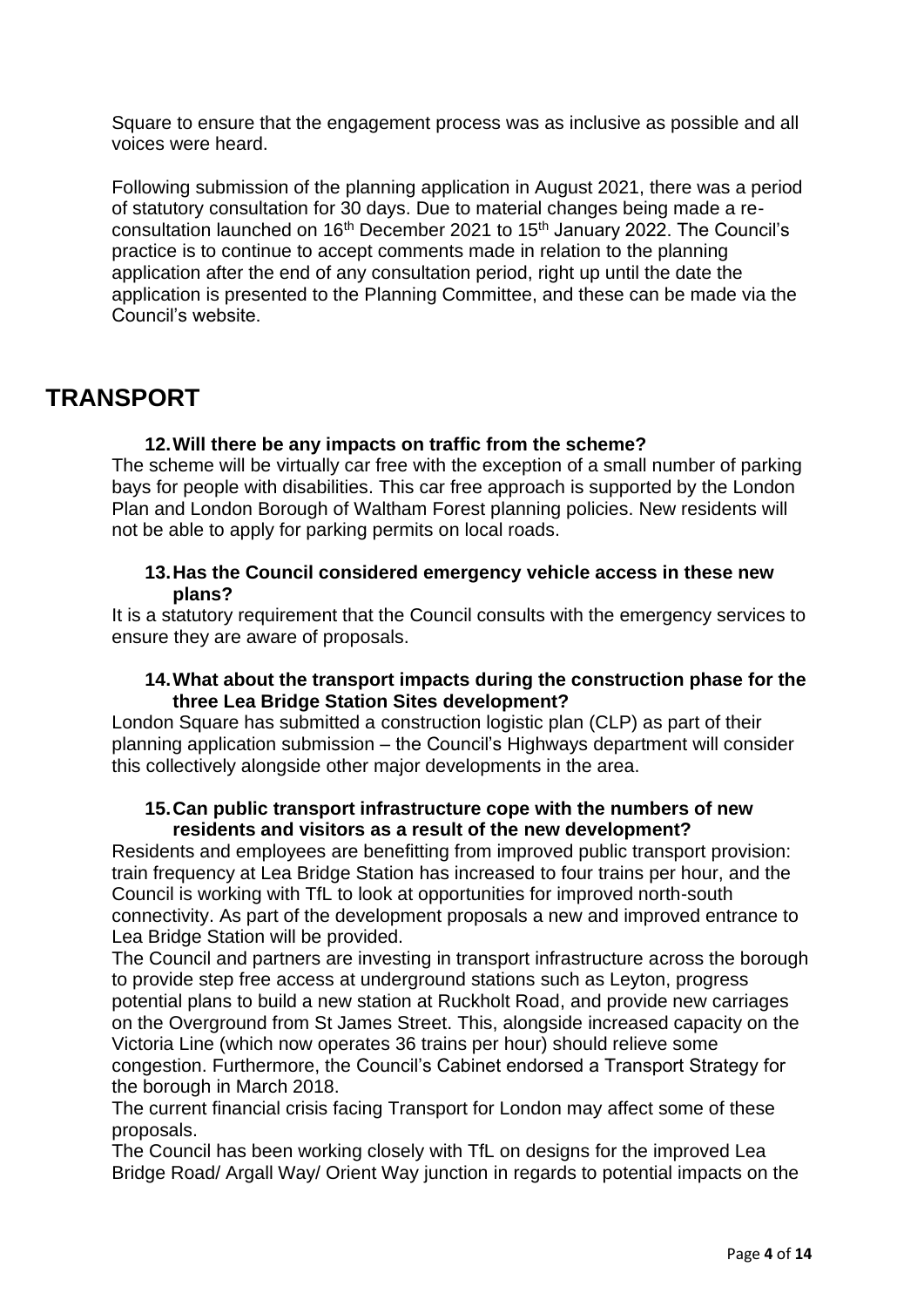bus service and have used traffic data and average bus journey times (peak and off peak) to understand how the road may be impacted. As the bus lane is only in operation during peak hours, it is anticipated that changing the bus lanes in some sections of the road will not impact on overall bus journey times in the borough. TfL will be a consultee to every application and the Local Planning Authority can request contributions from developers to upgrade TfL services where necessary.

### **16.Will the development have car parking?**

The scheme will be car free with the exception of a small number of parking bays for people with disabilities.

### **17.Will residents end up parking on my street instead?**

Most of the streets near to these sites are now Controlled Parking Zones (CPZs) which should provide protection for existing residents. All potential new residents will be made aware of parking restrictions and the public transport and car sharing facilities they can benefit from. Residents of new schemes will not be allowed to buy permits in existing CPZs. The Council will also review the geographical extent of existing CPZ (it may be that the CPZ is extended to further discourage future residents from parking).

### **18.Will the development create extra vehicle trips because of drop offs, servicing and deliveries, and therefore increase traffic congestion?**

The Development Brief included not only a requirement for the scheme to be car free (with the exception of disabled parking), but for the Development Partner to consider innovative solutions for managing servicing and deliveries to limit any impact on surrounding streets.

Traffic flow impacts have been reviewed as part of the detailed design process and are summarised in the Transport Assessment submitted as part of the planning application.

### **19.Would the Council consider an underpass to reduce congestion and noise on Lea Bridge Road?**

The redesign of the Lea Bridge Road/Orient Way/Argall Avenue junction has provided improved pedestrian and cycle facilities, whilst simplifying the junction layout for vehicular traffic within the funding available. The construction of an underpass would have required a considerable land take and would neither be cost effective nor a desirable solution for pedestrians and cyclists.

### **20.Could you re-route traffic away from Lea Bridge Road (the throughtraffic travelling between Hackney/north London and the A12) in order to reduce the usage of the eastbound right-hand turn into Orient Way?**

The Council agrees that strategic directional signage plays an important part in the overall management of the Highway Network. As part of the Council's works on Lea Bridge Road, strategic signage will be reviewed and updated to ensure it is appropriate. Signage from Hackney will also be reviewed and any necessary changes and recommendations will be reported to Hackney Council and TfL. The Enjoy Waltham Forest works are designed to make the junction better for cyclists and pedestrians and the Council's intention is that the redevelopment of these three sites will add further to this.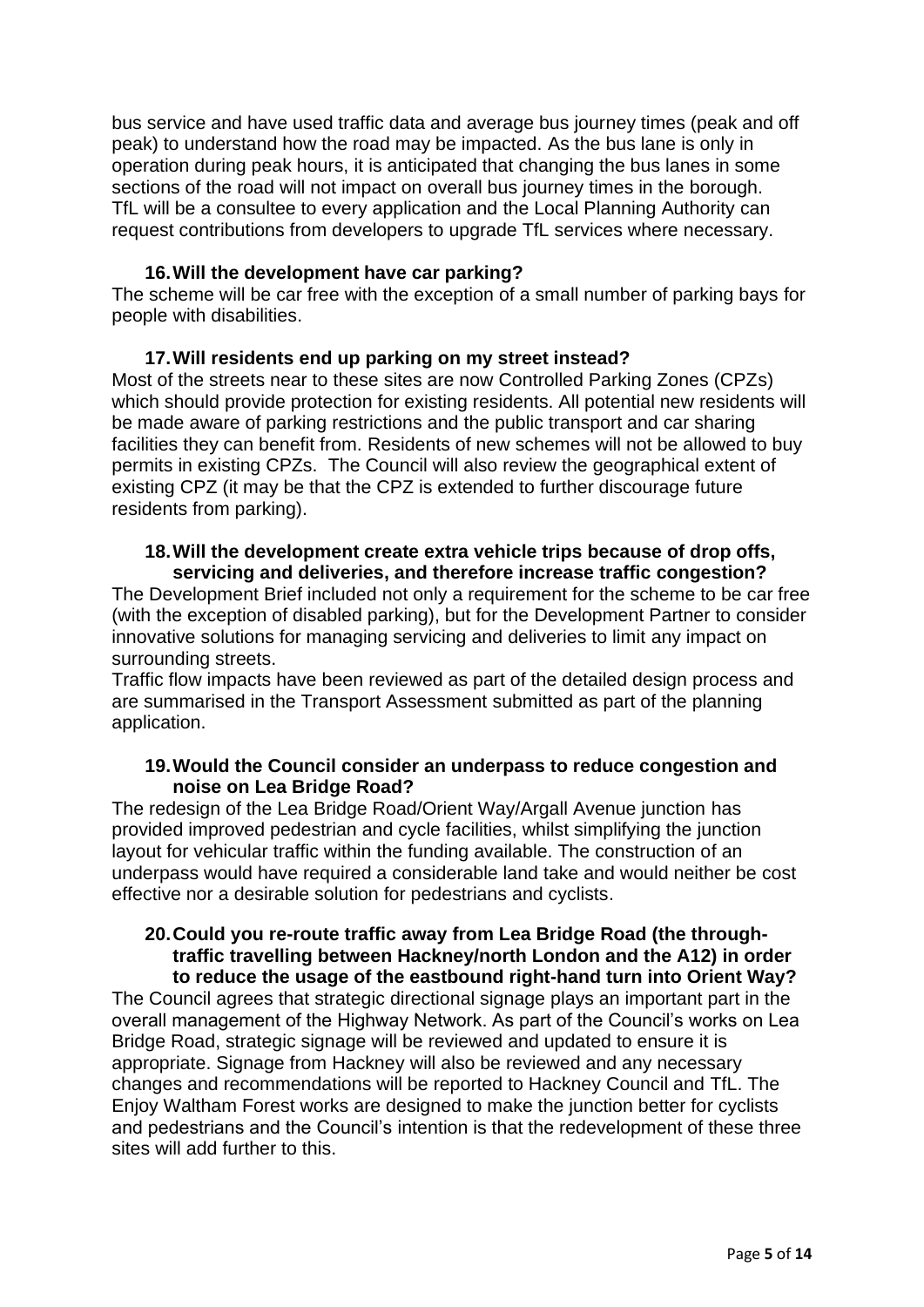**21.What is happening to the Cycle Hub next to Lea Bridge Station?** The Cycle Hub will be re-accommodated on site 1 (next to the station), and will include more cycle storage space and additional security measures. The Council will explore how the existing Cycle Hub structure can be relocated for use at another location.

### **22.Will the existing station be open during construction?** Yes.

### **23.Are you still proposing an access route from Orient Way on to Elm Park Road?**

Following feedback from local residents the access route from Orient Way through to Elm Park Road has been removed from the Development Brief. The Development Brief still includes an access route from Orient Way on to site 2 but this will not extend through to Elm Park Road. The alleyway at the side of 18 Elm Park Road is proposed to be an ecological corridor that will be locked to prevent movement into Elm Park Road.

# **HOUSING**

### **24.What types of homes are you proposing?**

The planning application proposes 50% affordable housing for these sites (with 50% of the affordable housing at London Affordable Rent and 50% Shared Ownership). The remainder will be private sale.

Nearly all of the accommodation provided will be flats with the exception of a small number of maisonette flats on site 2.

London Square is also proposing a mix of unit sizes, in line with the Council's Planning Policy, catering for families as well as individuals, meeting the Council's suggested tenure mix in the Development Brief, based on local need as published in the Council's [Direction of Travel document.](https://walthamforest.gov.uk/content/local-plan)

### **25.What do you mean by 'Affordable Housing'? Will homes be truly affordable?**

Waltham Forest Local Plan has a target to deliver 1800 new homes per year and applies a target for 50% affordable housing borough-wide, as it is not always achievable on every site. The planning application proposes 50% of the homes (by habitable room) being affordable housing on this scheme, with 50% of these being London Affordable Rent and 50% shared ownership. The Council is making every effort to make the shared ownership homes as affordable as possible. London Affordable Rent is designed for low-income households on the waiting list for social housing. Rent levels are slightly higher than social rent levels, but not significantly so. The Mayor of London categorises London Affordable Rent as 'genuinely affordable'.

### **26.Will all the affordable housing be on one site/building?**

All three sites will contain affordable housing. The majority of affordable homes will be on Site 2. The homes for London Affordable Rent will be on Site 2, with the best access to green space, outside play space, and the new community space. This will also allow for unified management, which is required by housing associations to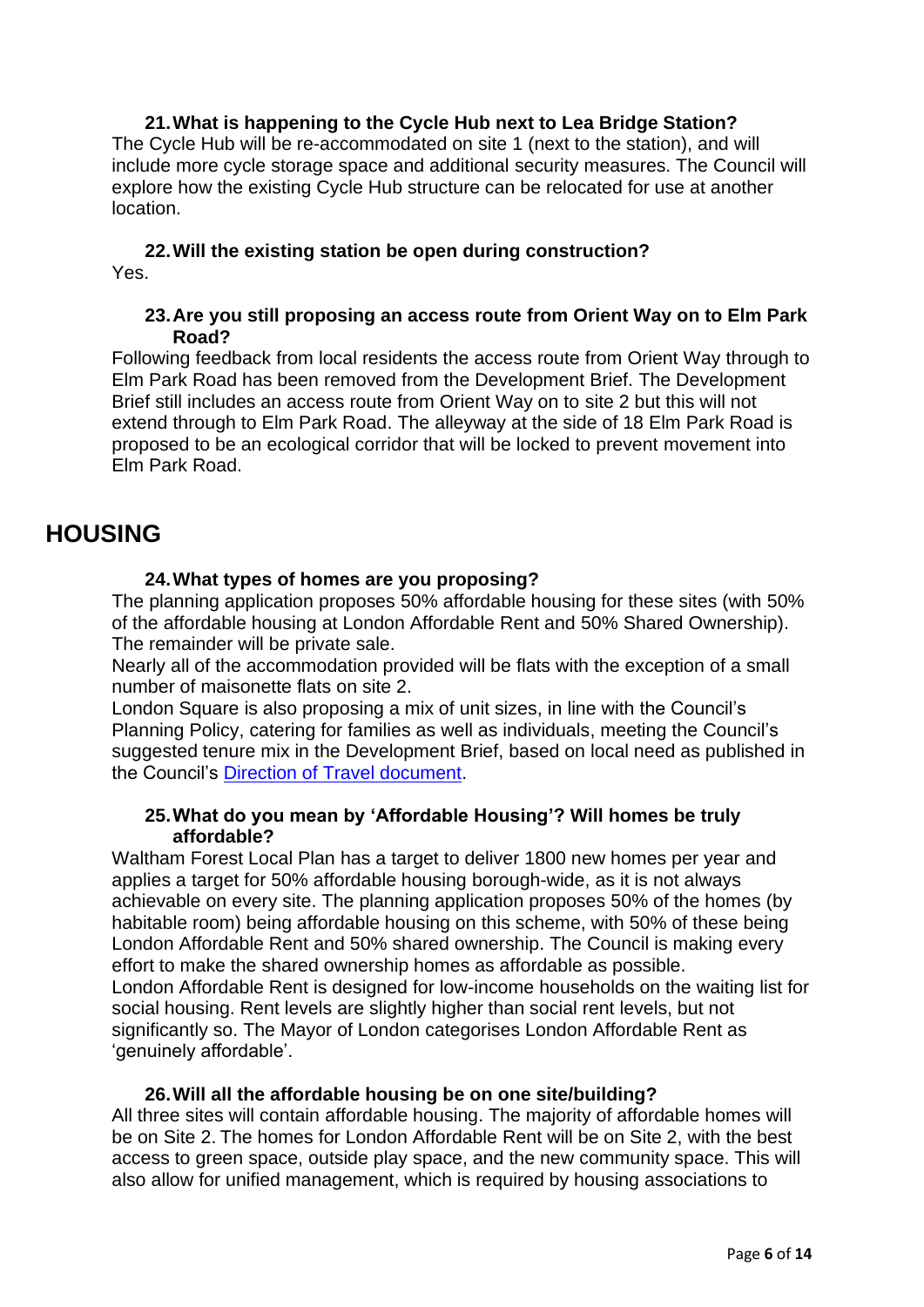keep service charges low for their tenants. Shared ownership homes will be spread across the three sites. The development will be 'tenure blind', meaning all buildings will be of the same high quality.

### **27.Do we need more housing in the area?**

There is a housing shortage across the capital based on objectively assessed need and the Draft Waltham Forest Local Plan Part 1 states that the Council is aiming for approximately 1800 new homes to be delivered every year. The Lea Bridge Station sites have been allocated for housing-led redevelopment by the local authority as part of their Draft Local Plan. There is a particularly acute need for affordable rented housing – this development will deliver a significant level of new affordable rented homes. We intend to deliver 50% affordable housing with 50% of this for London Affordable Rent and 50% for shared ownership. We intend to deliver the high density of housing that the sites can support, and that the Council has designated the sites for, which maximizes the level of affordable housing that can be delivered.

# **SOCIAL INFRASTRUCTURE**

### **28.Are there enough school places to accommodate the number of new families moving into the area?**

There are currently spare places in schools in the vicinity of the development. The potential increase in demand for school places is reflected in the Council's forward planning. Funding will be secured for additional early years places. The Council's education team have advised that funding for capacity enhancements in second schools will be met from central government.

### **29.Will there be a health hub on this site?**

The Infrastructure Delivery Plan has highlighted the requirement for a new GP surgery in Lea Bridge. The Council are working directly with the CCG on their specification for merging two GP surgeries to create a new health hub in the area. The Former Leyton FC site has been identified in LP2 Site Allocations as a potential location for the new Health Hub, although this relies on that site coming forward for development. The Council is also looking at other possible locations in the area as part of the Area Framework.

In addition, as part of the Coronation Square development in Leyton, Taylor Wimpey will construct a 2,500sqm health hub. The site is a 10 minute walk from Leyton underground station and a five minute walk from High Road Leyton which has excellent bud connections. This has a capacity for up to 30,000 patients, 21 GP consulting rooms, a pharmacy, 4 treatment rooms and 12 group rooms. This is programmed to be delivered in 2025.

The CCG have said that the Lea Bridge Station Sites and the Motion development space is not adequate for a health hub and therefore not considered appropriate. Funding would be secured from this development towards capacity enhancements in health care facilities.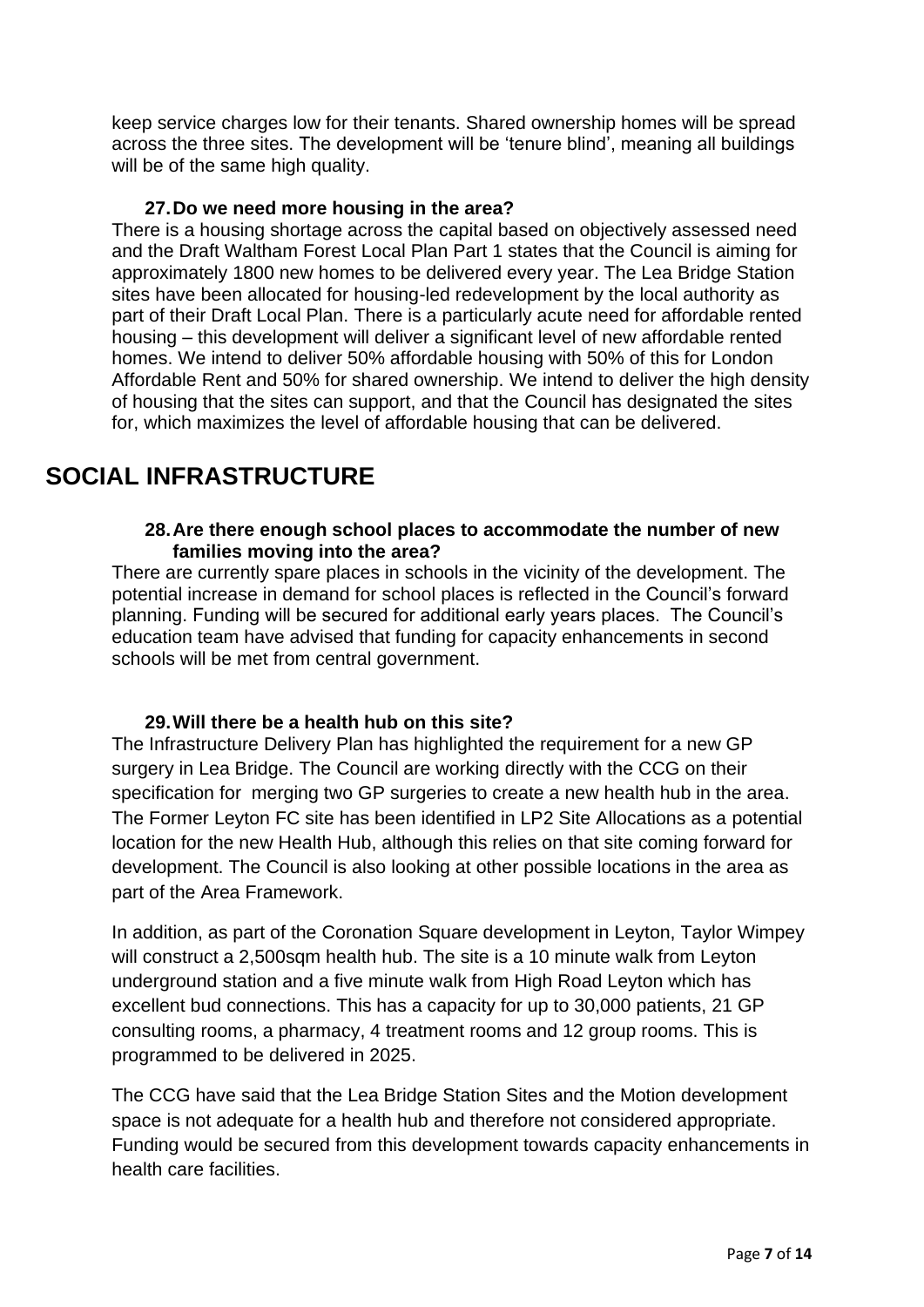### **30.Can we have a library on this site?**

An expanded Lea Bridge Library has just reopened. Therefore it is not considered appropriate for this site to host a second library facility.

### **31.How will the proposals address the lack of services in the area locally e.g. the need for better primary healthcare services, better bus services, and better youth services.**

We have noted these concerns. These issues are being addressed in the Council's current consultation on the Lea Bridge Area Framework, which will plan to address the infrastructure and public services improvements needed to manage the planned growth in the area. The development will deliver significant payments of Community Infrastructure Levy and Section 106 to the Council that will be set out in the planning application and agreed during the determination. The Council will be able to direct these payments to address the infrastructure and public service needs of the Lea Bridge area.

### **32.What are the Council's plans for increasing frequency of the trains at the station?**

Train frequency at Lea Bridge Station has increased to four trains per hour during 2019, and the Council is working with TfL to look at opportunities for improved northsouth connectivity. Regeneration in the area, and the consequent increase in the population, will support the argument for increasing train frequencies further.

# **NON-RESIDENTIAL USES**

### **33.What non-residential uses are being proposed?**

The current proposals provide active frontages (i.e. retail and leisure) along Lea Bridge Road and Orient Way facades. The Development Brief clearly stated a requirement for commercial and cultural uses to be provided on these sites, for new and existing residents to enjoy. The Council is particularly interested in the provision of new creative workspaces for artists and other 'makers', small start-up businesses and potentially a new leisure/cultural facility. London Square have made some suggestions for facilities which could be provided on these sites, and how they would be managed, considering the needs of the local economy, existing provision, the Council's Economic Development Strategy and Waltham Forest's role as the first London Borough of Culture, and how these sites relate to this. London Square will continue to engage with potential providers and occupiers as part of the design process and will need to demonstrate that they have a business plan in place so that units do not remain empty on completion. In November, as part of our consultation on the community centre, we met with key local stakeholders to discuss the local areas requirements & needs. In addition, we held a public drop in event on the 23rd November at Lea Bridge Library. This was accompanied by 42 responses in the accompanying survey.

We have received a lot of useful feedback about the issues in the community that need tackling, and how the proposed community hub could help address these. The feedback showed a clear desire from respondents to see a café use included as part of the community space, alongside youth activities, and a gym also ranking high in terms of preferred facilities. The next steps are to assess the viability of the feedback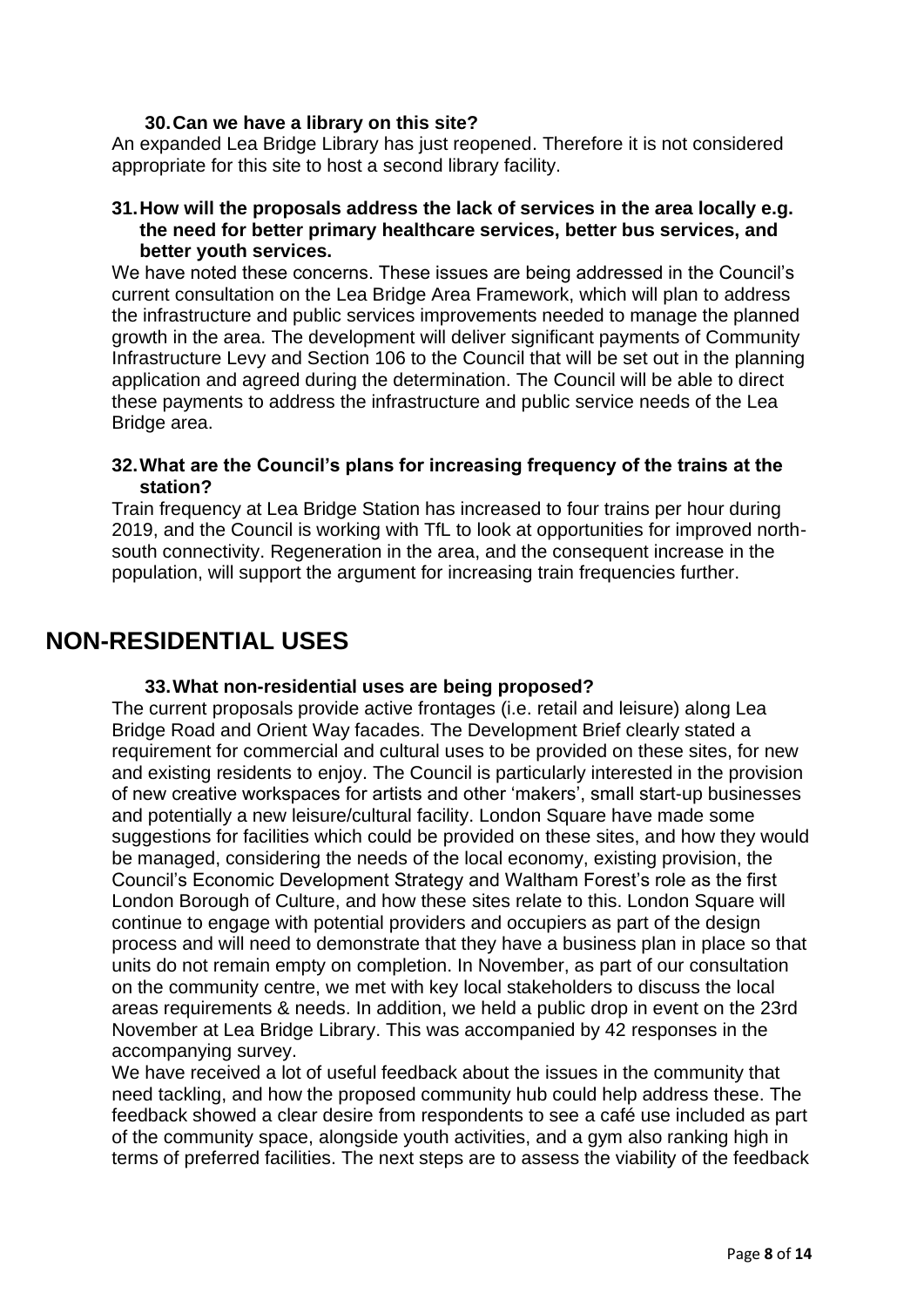and reach out to potential service providers/occupiers to see what services can be offered within the space

## **34.Will the proposed development bring new noisy uses to the area, disturbing existing residential uses?**

The Development Brief clearly stated that any proposals must consider and complement the adjacent existing uses, including residential uses. All proposals would be subject to the grant of planning permission and compliance with any other relevant statutory requirements including licensing and noise issues.

### **35.Will employment space be lost in the Lea Bridge area as a result of the wider regeneration?**

Employment space is increasing as a result of the development and the wider plans for the area.

London Square's proposed scheme also create new employment space through the provision of retail and office spaces across the sites, including the new cultural/ community hub that will be delivered on site 2. Further details on the commercial space can be found in the planning application.

### **36.What are your plans for the ground floor units? Aside from community space, will these all be commercial units? Are you currently speaking to potential tenants? What is being done to stop these from standing empty like Beck Square units?**

Talks are currently ongoing with potential occupiers of the units, however with the proximity to the station, the local industrial estate and new residents, there are no foreseen issues with filling the units (see response 33 above for further details). There is a high demand for commercial spaces in this area. We understand that units at Beck Square are likely to be occupied soon. London Square has taken advice from letting agents which has informed the design.

# **DESIGN AND HEIGHT**

.

## **37.What will the buildings look like?**

The proposals are summarised at the **[lbss.community](https://www.lbss.community/news/a1417963-ba2f-45ff-aef3-cba0ce1b43db)** website.

### **38.How tall will the buildings be?**

London Square is proposing the following heights:

- Site 1: 26 storeys
- Site 2: 3-11 storeys
- Site 3: 23 storeys

The height of the potential town houses backing on to Elm Park Road has been retained at three storeys as it is considered that this would not significantly increase overlooking and would act as a buffer to the rest of the development on site 2.

## **39.Could towers be reduced in height to medium-to-low rise?**

There are a number of factors to determine the height of the buildings. To meet challenging housing targets Local Authorities need to optimise the use of sites through high quality and higher density developments. Due to the proximity of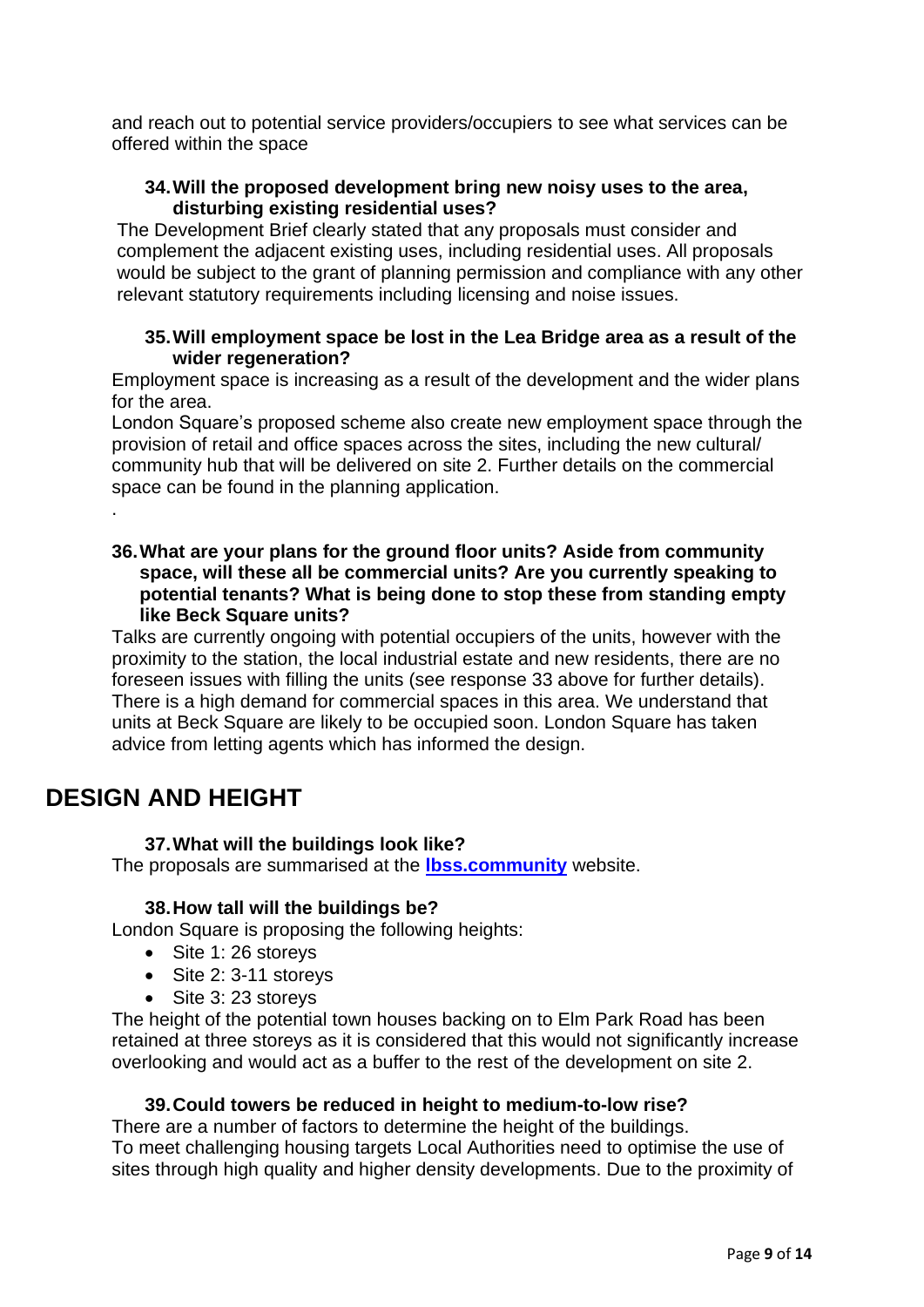these sites to a well-connected transport node, it is expected that these sites will need to deliver high density housing.

However, the Council understands that there is some opposition to taller buildings in this area. The Council will be stressing the requirement for high quality and exemplar design.

Tall buildings can contribute to a sense of place, and a strong emphasis on high quality design is included in the Development Brief. London Square has considered microclimate impacts from any development proposals, including overshadowing, wind tunnel affects and impacts on air pollution.

It's also important to remember that the Mayor of London has planning powers in relation developments of this size and height, and will play a significant role in whatever scheme is finally approved.

The Council will seek to mitigate local concerns through improvements in the public realm and sensitive design and will consider the following factors in the final proposals for these sites:

- Quality of design, architecture, construction and materials;
- Detail and impact at ground floor level;
- Impact on privacy and amenity on adiacent buildings:
- Access to transport and nearby facilities, including shops and community facilities;
- Impact on local and strategic views and the micro-climate including daylight, sunlight, wind and noise.

### **40.Has safety and security been considered in the design?**

The Council has consulted the Metropolitan Police regarding best practice measures to incorporate into the Development Brief and subsequently has included a requirement for the development to achieve Secure By Design accreditation.

### **41.Have you carried out any daylight/sunlight assessments yet? What will be our light reduction, have you surveyed and calculated this?"**

Assessments have been carried out throughout the design process to try to minimise the impacts where possible. The daylight/sunlight report forms part of the planning application.

### **42.Will having two tall buildings together create a wind tunnel?**

The proposals have been subject to robust testing, and a technical assessment relating to wind and microclimate has been submitted as part of the planning application.

There has been significant input from the wind engineers, with an iterative design process with regards to wind microclimate advice and mitigation measures (such as landscaping) to ensure no on- or off-site safety issues arise as a result of the Proposed Development.

Tests have shown that measured wind conditions on the Motion/ Beck Square site will be no windier than the current site conditions.

#### **43.Will the scheme result in a loss of public open space?**

The land is currently designated as Highway Land and was previously industrial land. The informal green space on site 2 was created following the construction of Orient Way as a relief road, as part of the scheme landscaping.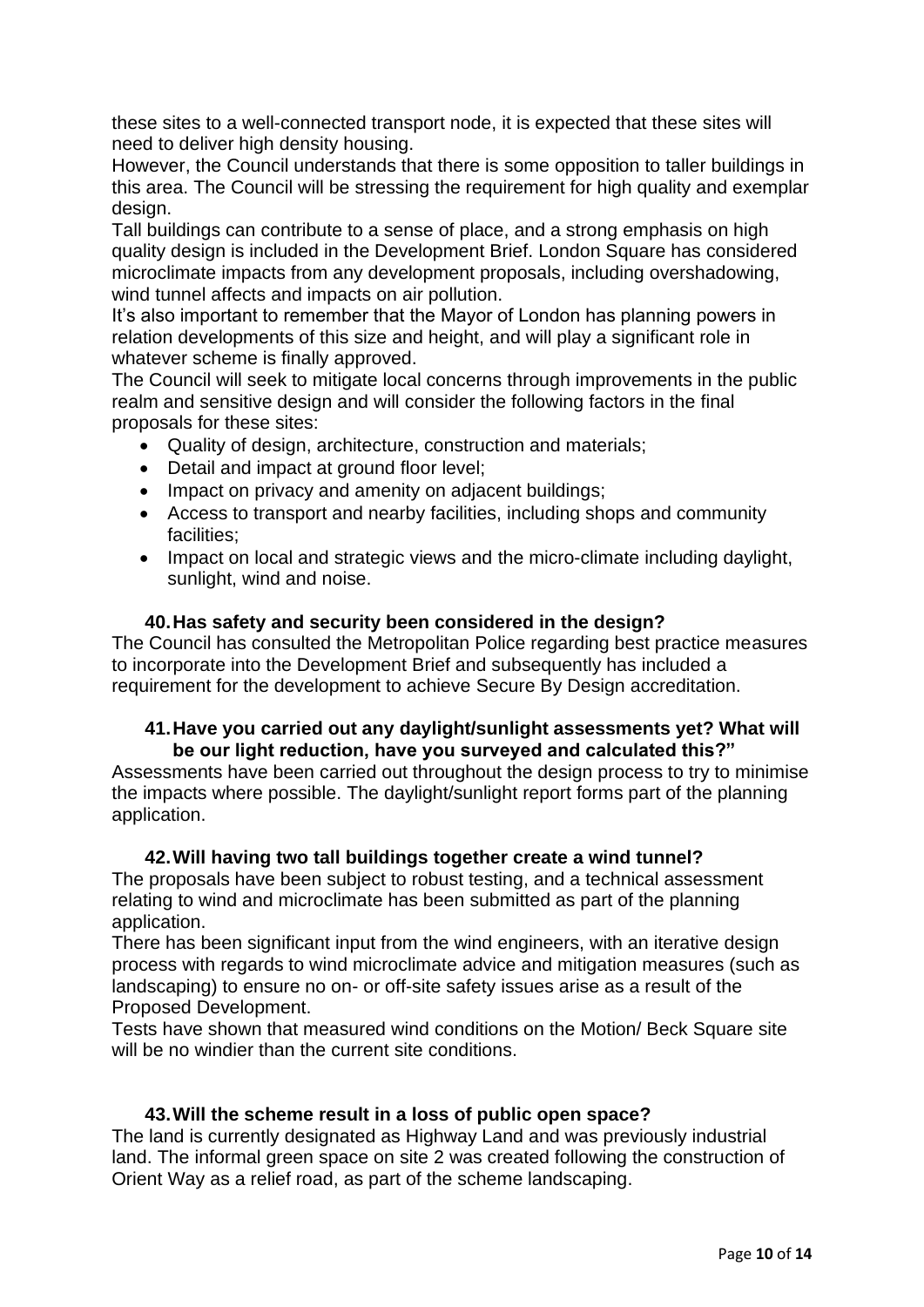As part of the proposed development of this site, the majority of the existing green space will be developed for much needed housing. However, the new scheme will include both public and private green amenity space. The proposals include 750sqm of public accessible green amenity space which will be located on site 2 where the current Pocket Park is.

The Council understands that there are local people that do not support development on the Site 2 for a number of reasons, including impact on air quality, loss of trees, and impacts on biodiversity and flood risk. Since the initial public engagement exercise, the Council has commissioned a number of surveys, including an Arboricultural Survey, Stage 1 Ecological Assessment, and Flood Risk Assessment. This is to enable greater understanding of the risks, seek recommendations for any mitigation and to inform the Development Brief.

The Development Brief also includes a number of key requirements on environmental sustainability; such as low carbon design and construction and green infrastructure.

London Square has responded to this, and will be including a significant amount of green infrastructure, including landscaping, a net increase in trees across the site and green roofs, leading to an improvement in biodiversity across the site.

### **44.How much public open space will be created on site?**

750sqm of publicly accessible green open space will be provided on site 2. Further public realm will be created on site 1 around the new station entrance.

# **ENVIRONMENTAL ISSUES**

**45.What is happening to the trees on these sites? How many will be lost?** The majority of the trees on site are classified as 'early mature'; 9 are 'semi- mature'; and 1 is mature. 95 trees are category 'C' (trees of low quality with an estimated remaining life expectancy of at least 10 years or young trees with a stem diameter below 150mm), 12 are category 'U' (those in such a condition that they cannot realistically be retained as living trees in the context of the current land use for longer than 1 years) and 15 are category 'B' (trees of moderate quality with an estimated remaining life expectancy of at least 20 years). There are no category A trees (trees of high quality with an estimated remaining life expectancy of at least 40 years). Further to this, the Council commissioned a Stage 1 Habitat and Invasive Species Survey to understand the potential ecological impacts of the development. These reports were shared with potential development partners and the recommendations from this report were included in the Development Brief.

There will be some loss of existing trees as a result of the proposed development, but overall London Square intends to plant more trees so overall there will be a net gain of trees. London Square is intending to retain three mature plane trees on the Orient Way edge of Site 2. The new planting will introduce new species of tree, further enhancing biodiversity of the site, as well as other planting and green infrastructure to create an improved public realm.

The Council has committed to planting 500 additional trees will be planted in the area in the next six months. The Council has been increasing the number of trees in the borough for many years, with over 100,000 across the borough currently, the highest in our history. The Council gave away 6,000 trees to school children earlier this year so that young people can be involved in work to tackle the climate emergency.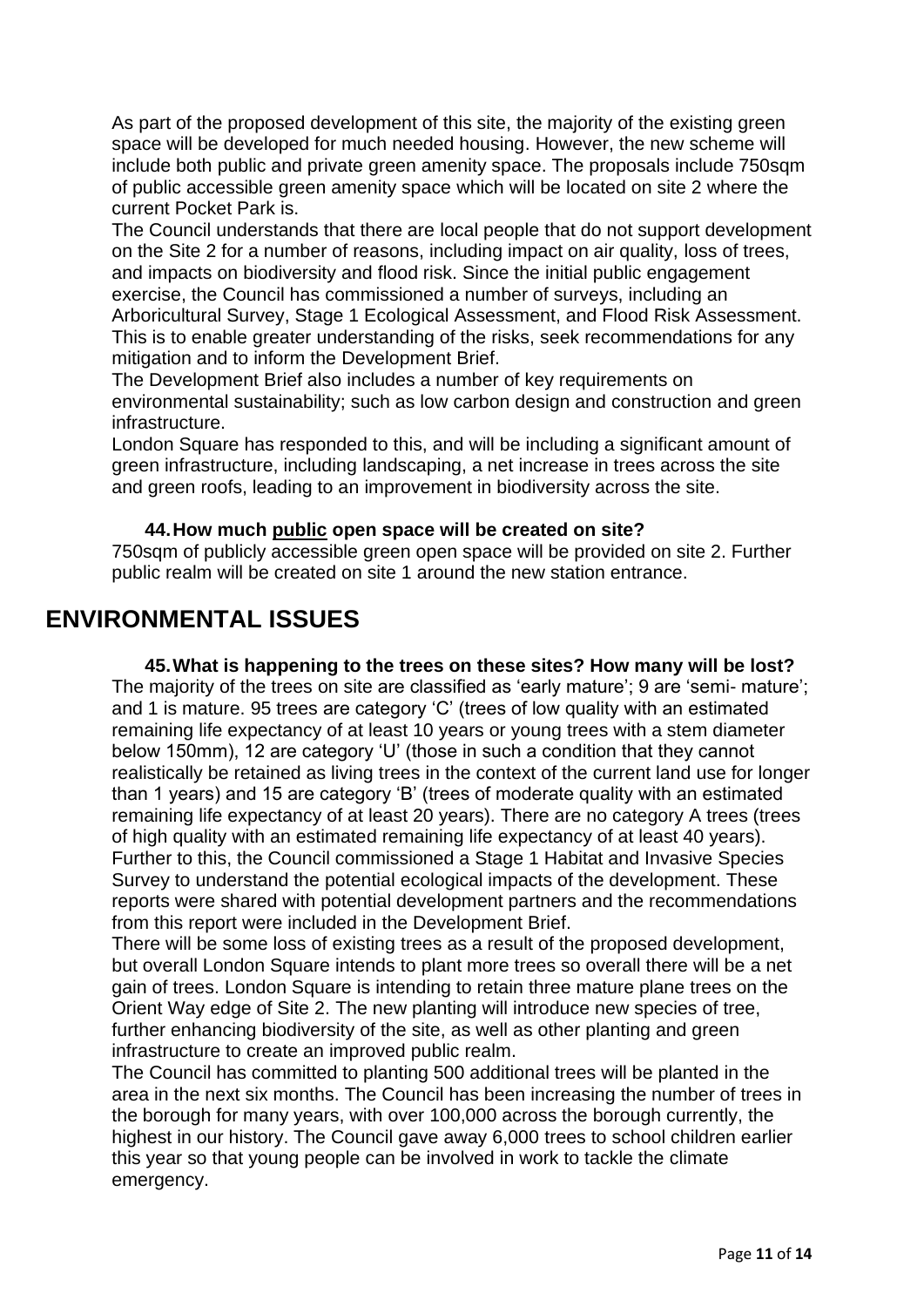**46.What are the impacts on flood risk as a result of this development?** Flood risk has been a key consideration in development of the proposed scheme from the outset. The planning submission includes a Flood Risk Assessment which is publicly available and sets out in detail the risk of flooding to the site from all sources and the proposed mitigation measures that will prevent any harmful impacts offsite into the wider area.

The primary source of flood risk to the site is fluvial (i.e. river flooding) associated with the River Lea and Dagenham Brook.

The impacts of climate change have been assessed and the proposals consider a design flood event in excess of the Environment Agency's latest guidance on climate change (new guidance was published on the 20/07/21).

To protect the development itself from flooding all accesses to the proposed buildings have been raised above the design flood level to prevent the access of flood water.

To ensure no increase in flood risk offsite in the wider Lea Bridge area (including to Elm Park Road), floodplain compensation calculations have been undertaken in line with Environment Agency guidelines to ensure the development does not cause any losses in floodplain storage during the design flood event (which as above takes account of the predicted impacts of climate change). This mitigation takes the form of lowered areas of land within the proposed site boundary that would provide storage of water in times of flood, preventing increases in flood risk offsite. Below ground flood water holding tanks are also proposed.

Surface water runoff (i.e. rainfall landing on the site) would be picked up by the proposed onsite drainage network and would be managed through the use of Sustainable Drainage Systems (SuDS) to slow down the rate of runoff from the site. This would also take account of the predicted impacts of climate change in line with the Environment Agency's guidance.

The full assessment of flood risk to the site from all sources, along with supporting calculations and drawings, is presented within the Flood Risk Assessment, which has been submitted with the planning application. The application has been referred to the Environment Agency, Thames Water, the Borough's Lead Local Flood Authority, and the GLA who will assess the Flood Risk Assessment. Applications will not be supported unless the flood mitigation proposals are acceptable.

**47.What will be the impact on air quality as a result of the development?** The development will need to comply with the relevant planning policies regarding air quality incorporating design solutions to minimise air quality impacts, particularly for residents.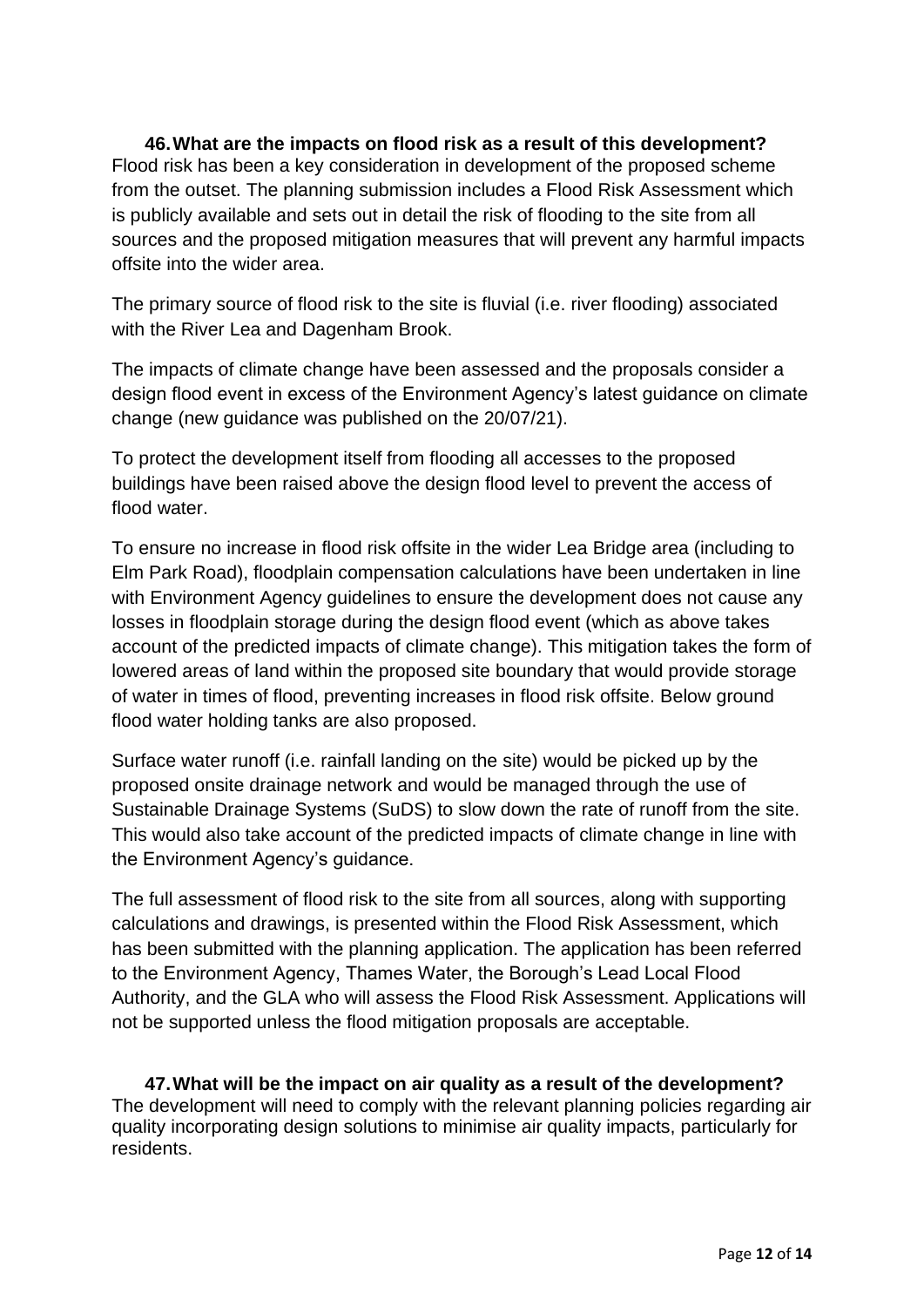A detailed Air Quality Impact Assessment (including detailed dispersion modelling and qualitative construction stage assessment) has been undertaken as part of the submission for planning approval. The scheme will be required to meet London Plan requirements in regards to air quality, particularly as the site is located in an Air Quality Focus Area.

The requirements above have been incorporated into the Development Brief, as well as a requirement for substantial green infrastructure, and a car free development, to mitigate these concerns.

The air pollution levels for new and existing residents will be modelled as part of the assessment and appropriate mitigation taken (including design amendments).

### **48.What will be the impact on carbon emissions as a result of the development?**

The development would need to comply with the relevant planning policies regarding carbon emissions and sustainability. The development partner would need to submit an energy strategy and sustainability statement demonstrating how the scheme complies. The Development Brief includes a number of key requirements within the development brief around energy and sustainability, in line with the draft London Plan.

# **OTHER SITES**

### **49.What is happening with the Waterworks Visitors Centre?**

This site is owned by the Lee Valley Regional Park Authority (LVRPA) and is Metropolitan Open Land so there are planning restrictions on any potential development of this site. The site is currently on the Council's register of Assets of Community Value.

The Council will be responding to the Lea Valley Regional Park Authority's request that the Waterworks Visitors Centre site be designated for housing. You can find out more information on the Council's website:

<https://walthamforest.gov.uk/content/local-plan>

#### **50.What is happening to the ex-Thames Water Depot Site?**

The Education Schools Funding Authority (ESFA) who now own the site have submitted a planning application for two new schools (one secondary and one primary) which was rejected by the Council's Planning Committee.

The ESFA are considering alternative proposals for the site. Thames Water have submitted a planning application for some temporary buildings to be erected on the site.

The Council has also received proposals from community groups to create an 'East London Water Park'.

#### **What other key developments are happening in the area?**

There are 2 key developments underway or planned for the Lea Bridge Road area:

- Galliard Homes/ 256 Church Road: construction of 50 homes has completed
- 97 Lea Bridge Road: construction of 300 homes has completed.